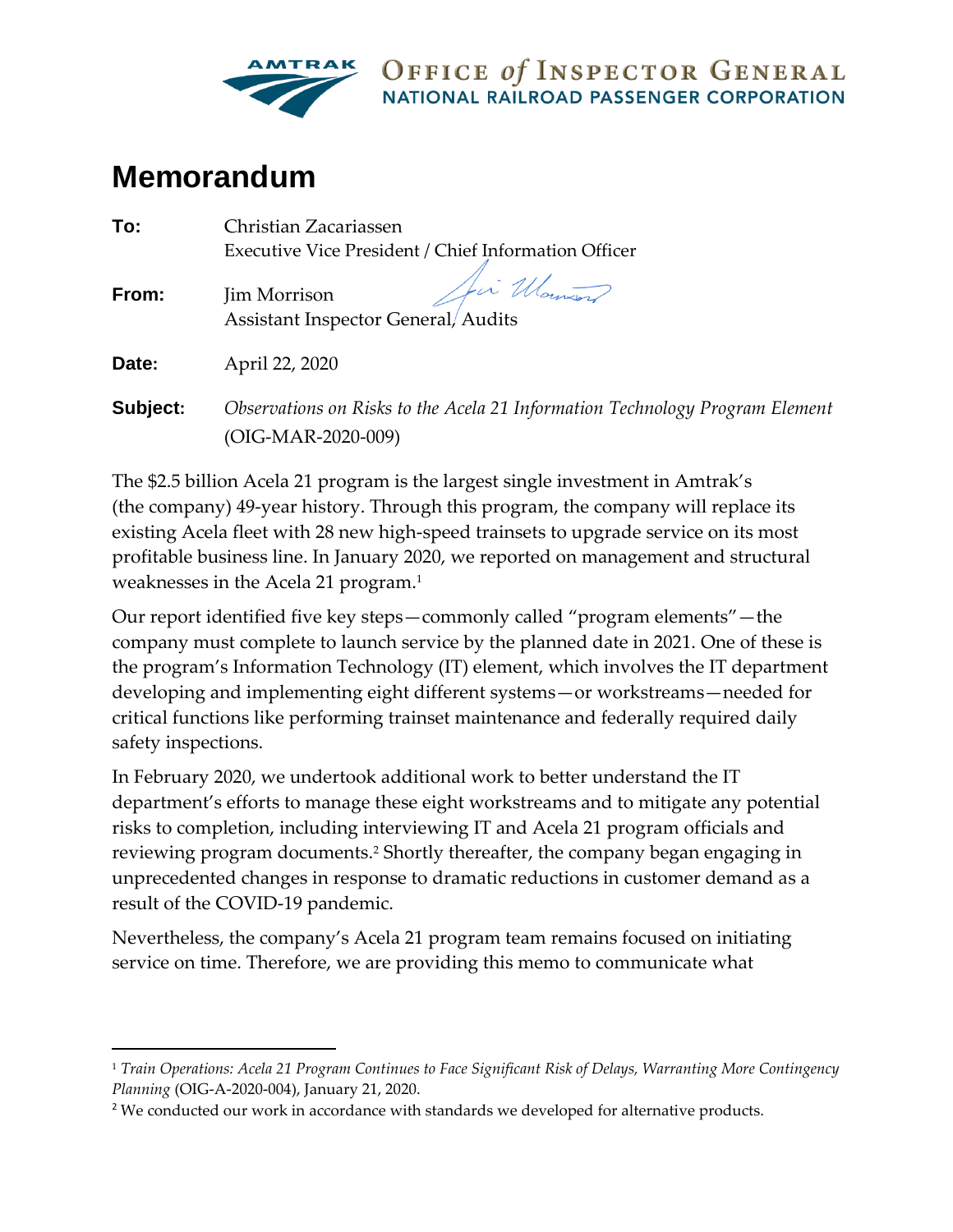#### *Amtrak Office of Inspector General Observations on Risks to the Acela 21 Information Technology Program Element* OIG-MAR-2020-009, April 22, 2020

we learned about these IT risks, the IT department's mitigation steps, and our intent to continue monitoring the company's progress on the Acela 21 program.

### **Background**

The Acela 21 program's eight IT workstreams are outlined in Table 1.

| <b>Eight IT Workstreams Required for Revenue Service Launch</b> |                                                                                                                                       | Forecasted<br><b>Deployment Date</b> |
|-----------------------------------------------------------------|---------------------------------------------------------------------------------------------------------------------------------------|--------------------------------------|
| 1. Onboard Information Systems                                  | Integrates new onboard passenger<br>information displays with travel information,<br>such as delays or upcoming stations              | June 2020                            |
| 2. Corporate Systems                                            | Integrates new Acela service with back office<br>systems, including Human Resources, and<br>Finance                                   | August 2020                          |
| 3. Seat Assignment System                                       | Integrates Acela first class seat assignment<br>program with new trainsets' seat configuration                                        | August 2020                          |
| 4. Analytics and Information<br>Management                      | Records and transmits new trainsets'<br>performance data to the company's<br>maintenance system                                       | September 2020                       |
| 5. Enterprise Asset Management<br>System                        | Upgrades the system the company uses to<br>manage trainsets' maintenance                                                              | November 2020                        |
| 6. Wi-Fi                                                        | Upgrades passenger access for high-speed<br>Wi-Fi                                                                                     | November 2020                        |
| 7. Safety Systems                                               | Ensures new trainsets align with existing<br>safety features and systems in current fleet,<br>such as an onboard video capture system | January 2021                         |
| 8. Food and Beverage Point-of-<br>Sale Systems                  | Updates point-of-sale terminals and<br>integrates with back office accounting<br>systems                                              | April 2021                           |

*Table 1. Acela 21 IT Workstreams*

*Source*: OIG analysis of company documents

According to the IT department, the company needs outputs from each of these eight workstreams in some capacity prior to revenue service launch. For example, the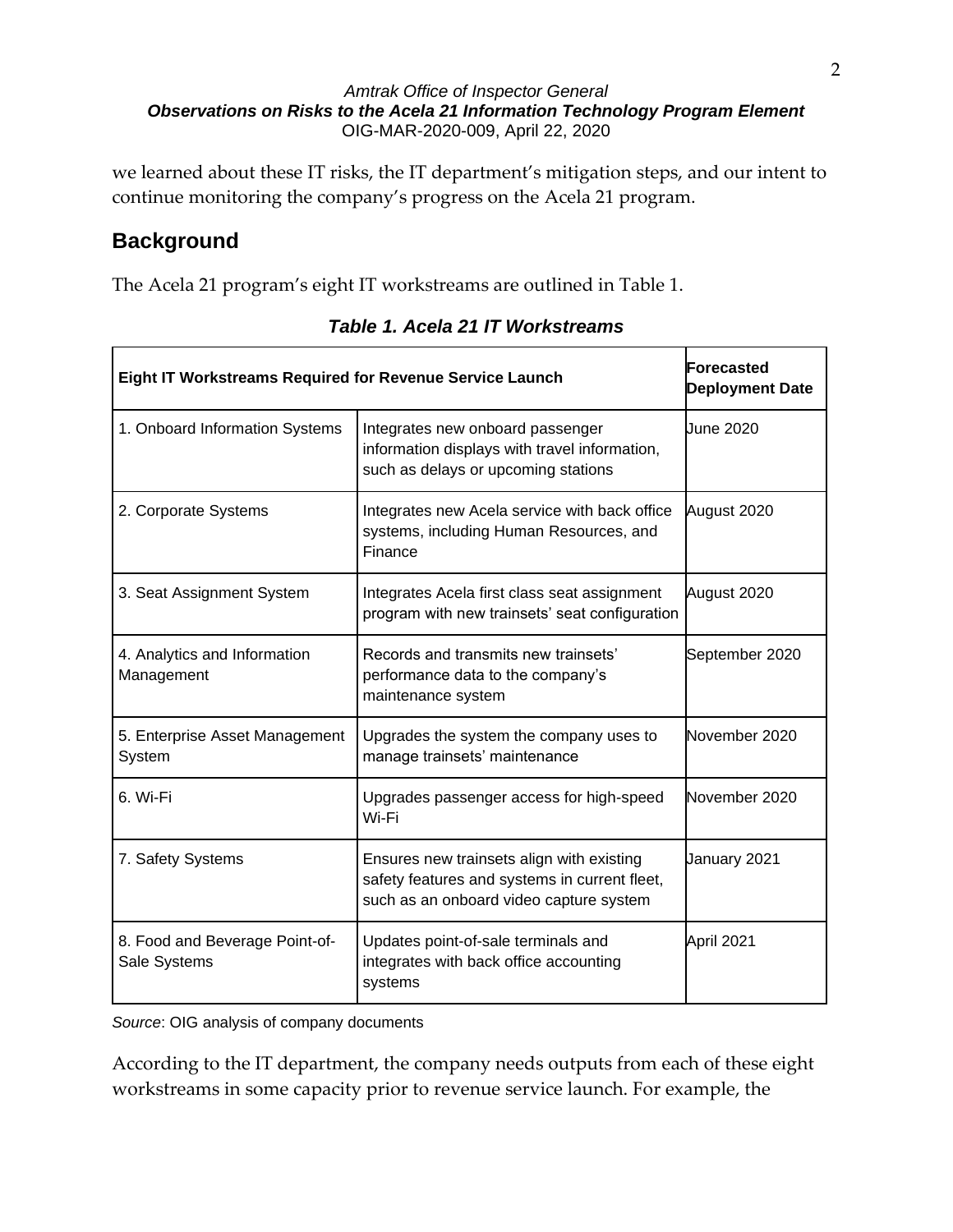#### *Amtrak Office of Inspector General Observations on Risks to the Acela 21 Information Technology Program Element* OIG-MAR-2020-009, April 22, 2020

Analytics and Information Management (AIM) service provides multiple functions for operating the new trainsets. In fact, the trainsets cannot operate in revenue service without it. Principally, AIM provides the Mechanical department with preventative and predictive maintenance data to identify issues before they impact the trainsets' ability to run safely. It also acts as the "black box" capturing and relaying safety, performance, and analytic information from the train control system to the company's servers located off the trainset in the event of a safety incident. As another example, the Onboard Information System must have functioning digital screens and audio announcements in passenger cars to provide station stop and other travel information to comply with federal requirements for passengers with disabilities.

### **Analysis of the Issues**

In February 2020, when we initiated this follow-on review, the IT department had taken some steps to improve its management and oversight of its eight Acela 21 workstreams since our prior report, but it had not taken other key steps. For example, the department had begun holding weekly coordination meetings with internal partners and Alstom to assess progress on several critical workstreams and ensure clear communication. The department had not, however, finalized detailed schedules for each workstream and provided them to the Acela 21 program office or finalized a full assessment of risks and risk mitigation plans for each workstream.

According to company standards, teams should manage projects using a detailed schedule that incorporates critical activities needed for completion and should develop these schedules early in the project. The Acela 21 program office told us that detailed milestone schedules are important for the office to effectively make business decisions for the overall program. Similarly, an official in the Enterprise Program Management Office who assesses the probability that complex programs will achieve major milestones told us in early February 2020 that he could not complete this analysis until he received the detailed schedules for the IT workstreams. This analysis provides the program managers with critical information needed to determine whether to make substantial adjustments to program execution to deliver the program on time. Further, company standards require teams to identify project risks and develop risk mitigation plans to avoid or minimize the negative consequences to the project or the company from unplanned cost, schedule, or performance challenges. This cannot be achieved without the analysis, which cannot be done without the detailed milestone schedules.

We initially requested such detailed schedules, along with risk assessments and mitigation plans, in October 2019 as part of our review of the Acela 21 program and